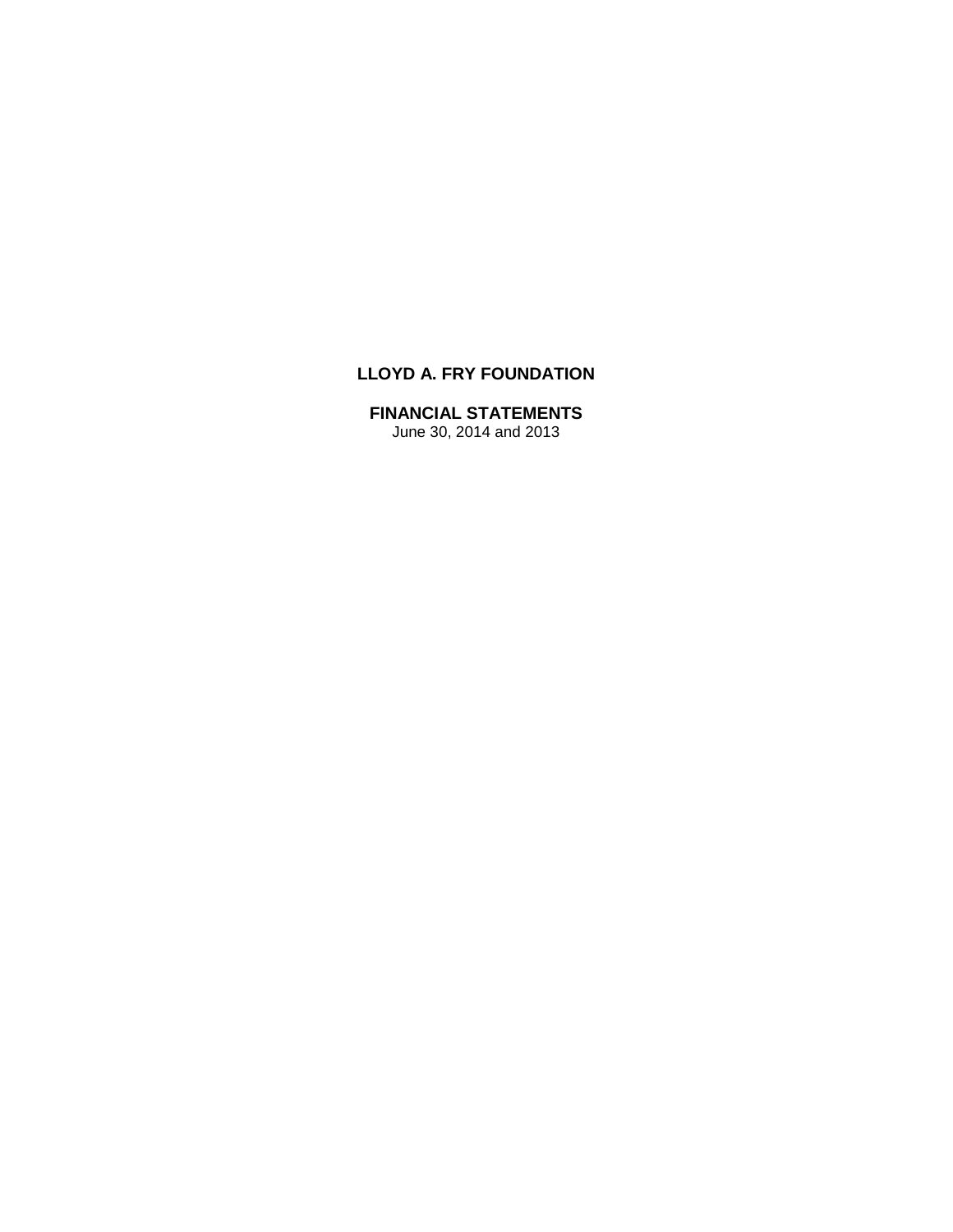# LLOYD A. FRY FOUNDATION Chicago, Illinois

FINANCIAL STATEMENTS June 30, 2014 and 2013

# **CONTENTS**

| FINANCIAL STATEMENTS |   |
|----------------------|---|
|                      |   |
|                      |   |
|                      | 5 |
|                      |   |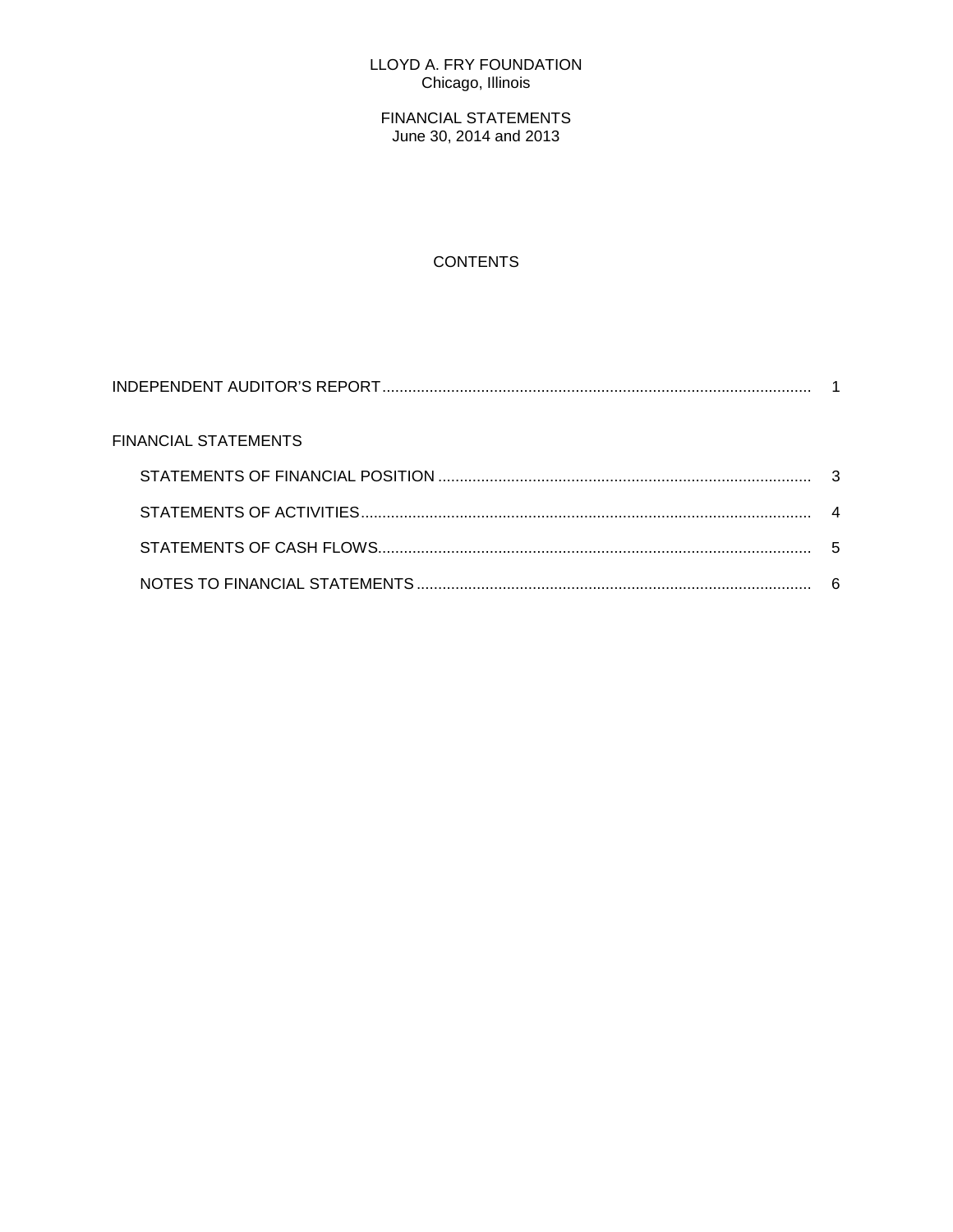

**Crowe Horwath LLP** Independent Member Crowe Horwath International

# INDEPENDENT AUDITOR'S REPORT

The Board of Directors Lloyd A. Fry Foundation Chicago, Illinois

#### **Report on the Financial Statements**

We have audited the accompanying financial statements of Lloyd A. Fry Foundation (the Foundation), which comprise the statements of financial position as of June 30, 2014 and 2013, and the related statements of activities and cash flows for the years then ended, and the related notes to the financial statements.

#### *Management's Responsibility for the Financial Statements*

Management is responsible for the preparation and fair presentation of these financial statements in accordance with accounting principles generally accepted in the United States of America; this includes the design, implementation, and maintenance of internal control relevant to the preparation and fair presentation of financial statements that are free from material misstatement, whether due to fraud or error.

#### *Auditor's Responsibility*

Our responsibility is to express an opinion on these financial statements based on our audits. We conducted our audits in accordance with auditing standards generally accepted in the United States of America. Those standards require that we plan and perform the audit to obtain reasonable assurance about whether the financial statements are free from material misstatement.

An audit involves performing procedures to obtain audit evidence about the amounts and disclosures in the financial statements. The procedures selected depend on the auditor's judgment, including the assessment of the risks of material misstatement of the financial statements, whether due to fraud or error. In making those risk assessments, the auditor considers internal control relevant to the Foundation's preparation and fair presentation of the financial statements in order to design audit procedures that are appropriate in the circumstances, but not for the purpose of expressing an opinion on the effectiveness of the entity's internal control. Accordingly, we express no such opinion. An audit also includes evaluating the appropriateness of accounting policies used and the reasonableness of significant accounting estimates made by management, as well as evaluating the overall presentation of the financial statements.

We believe that the audit evidence we have obtained is sufficient and appropriate to provide a basis for our audit opinion.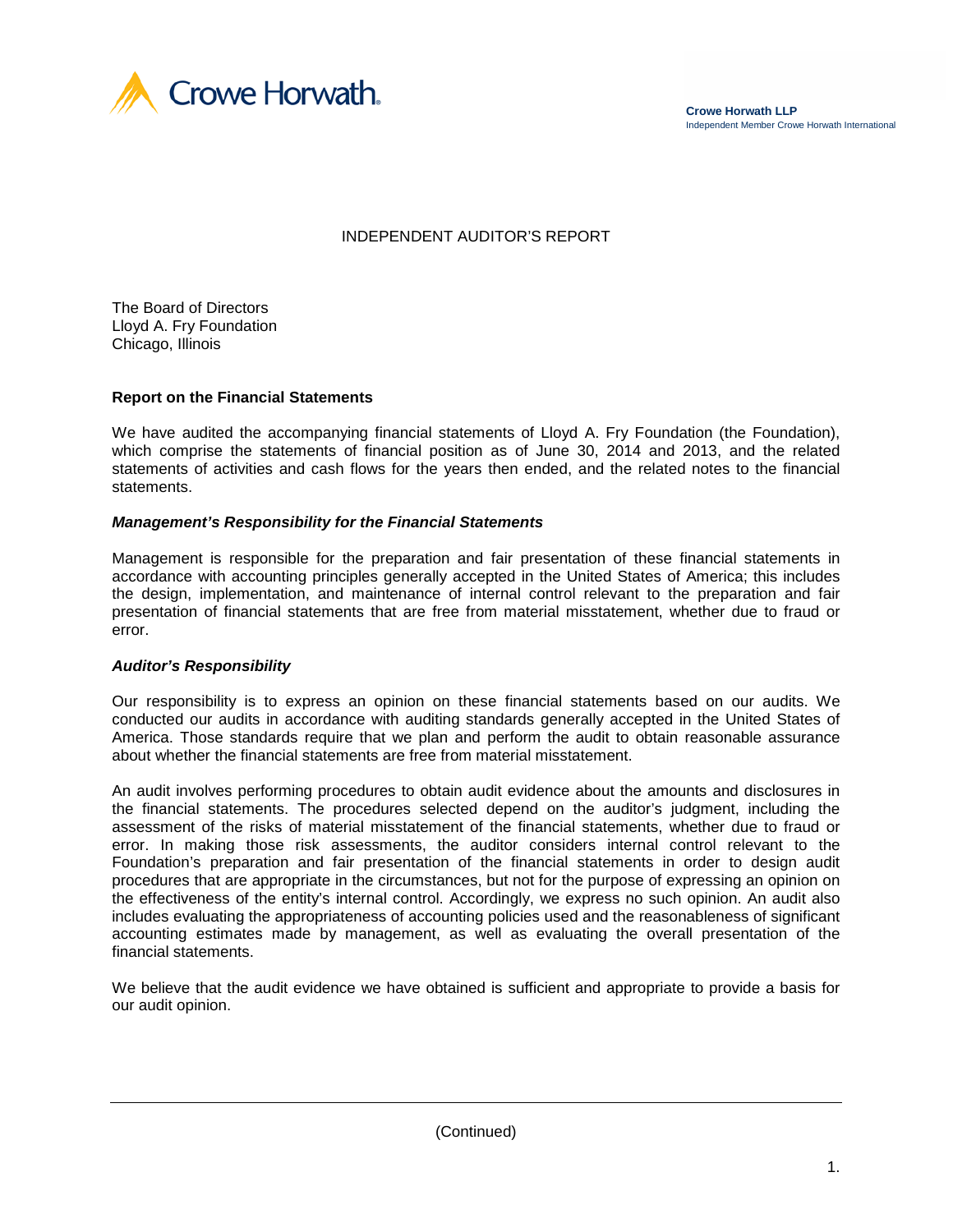# *Opinion*

In our opinion, the financial statements referred to above present fairly, in all material respects, the financial position of Lloyd A. Fry Foundation as of June 30, 2014 and 2013, and the changes in its net assets and its cash flows for the years then ended in accordance with accounting principles generally accepted in the United States of America.

Crowe Homvard up

Crowe Horwath LLP

Chicago, Illinois November 21, 2014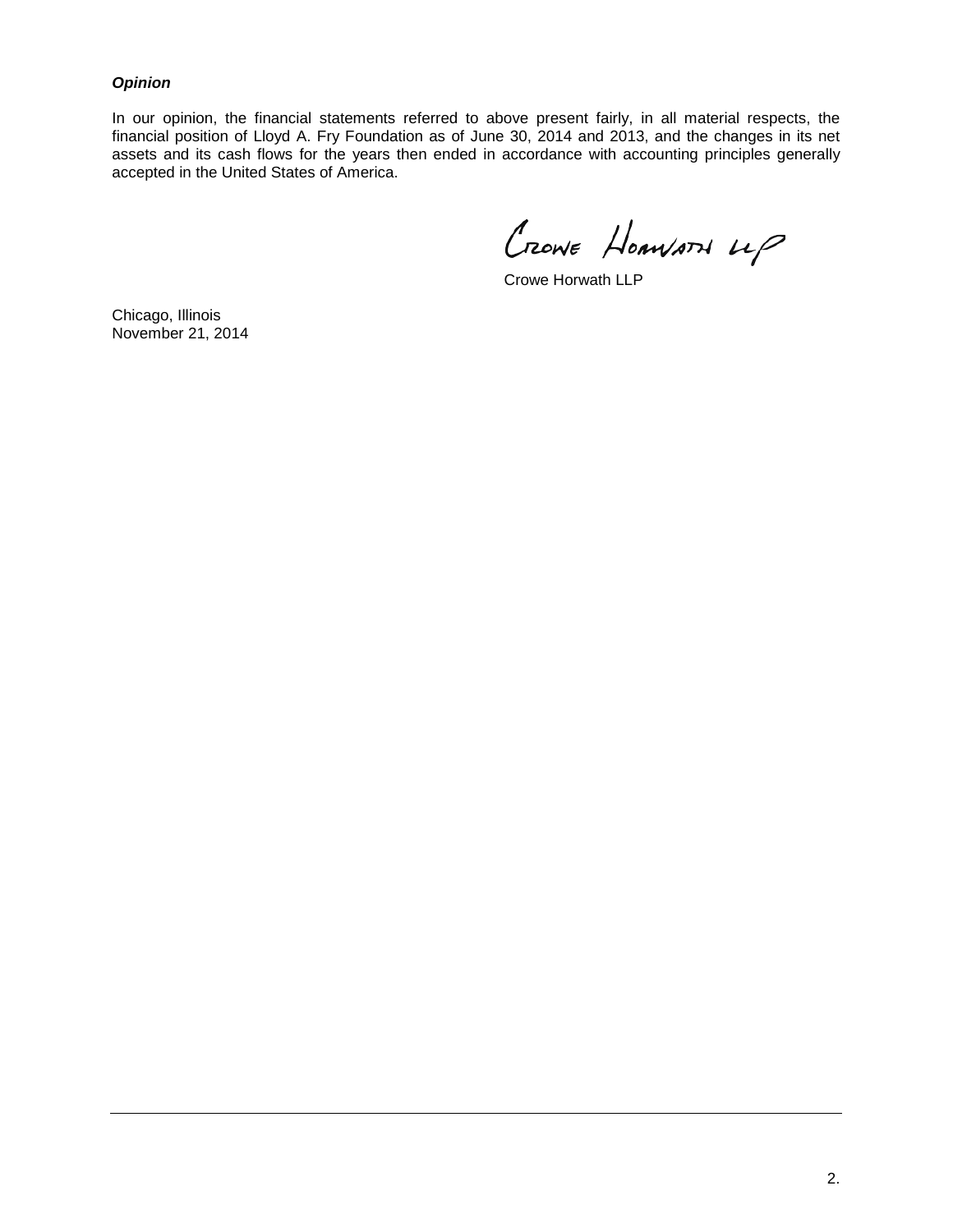### LLOYD A. FRY FOUNDATION STATEMENTS OF FINANCIAL POSITION June 30, 2014 and 2013

|                                                           | 2014               | <u> 2013</u>       |
|-----------------------------------------------------------|--------------------|--------------------|
| <b>ASSETS</b>                                             |                    |                    |
| Cash and equivalents                                      | \$<br>7,154,983    | \$<br>9,717,688    |
| Accrued dividends and interest receivable                 | 115,400            | 124,320            |
| Prepaid expenses                                          | 8,034              |                    |
| Investments                                               | 168,384,279        | 147,488,731        |
| Beneficial interest in Lloyd A. Fry Trusts held by others | 7,121,957          | 7,121,957          |
| Furniture and equipment, net                              | 35,161             | 40,290             |
| Total assets                                              | <u>182,819,814</u> | <u>164,492,986</u> |
| <b>LIABILITIES AND NET ASSETS</b>                         |                    |                    |
| Accrued expenses                                          | \$<br>198,121      | \$<br>98,808       |
| Unconditional grants payable                              | 2,105,000          | 1,793,000          |
| Federal excise tax payable                                | 611,549            | 534,345            |
| <b>Total liabilities</b>                                  | 2,914,670          | 2,426,153          |
| Unrestricted net assets                                   | 172,783,187        | 154,944,876        |
| Temporarily restricted net assets                         | 7,121,957          | 7,121,957          |
| Total net assets                                          | 179,905,144        | 162,066,833        |
| Total liabilities and net assets                          | <u>182,819,814</u> | <u>164,492,986</u> |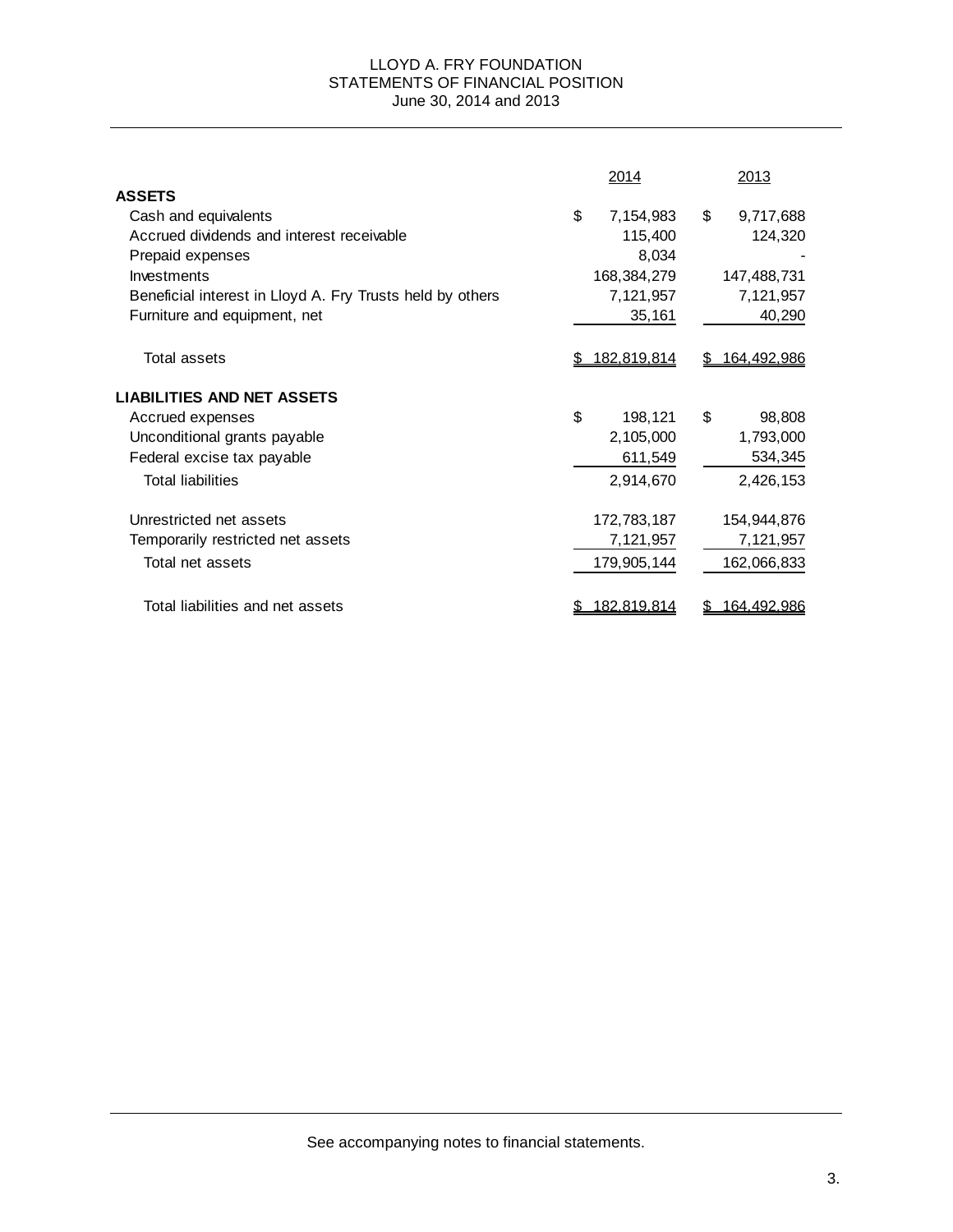### LLOYD A. FRY FOUNDATION STATEMENTS OF ACTIVITIES Years ended June 30, 2014 and 2013

|                                                | 2014          | 2013          |
|------------------------------------------------|---------------|---------------|
| Changes in unrestricted net assets             |               |               |
| Revenue:                                       |               |               |
| Interest income                                | \$<br>344,201 | \$<br>537,100 |
| <b>Dividends</b>                               | 2,072,147     | 2,300,674     |
| Release from restriction, distributions        |               |               |
| from Lloyd A. Fry Trusts                       | 524,468       | 522,970       |
| Other                                          | 10,949        | 3,482         |
|                                                | 2,951,765     | 3,364,226     |
| Expenses:                                      |               |               |
| Grants authorized                              | 7,098,997     | 6,722,020     |
| Administrative and other expenses              | 1,559,646     | 1,458,991     |
| Investment management fees                     | 913,147       | 828,926       |
| Federal excise tax                             | 361,690       | 432,254       |
|                                                | 9,933,480     | 9,442,191     |
| Expenses over revenue                          | (6,981,715)   | (6,077,965)   |
| Net gain on investments:                       |               |               |
| Realized                                       | 9,641,218     | 3,339,117     |
| Unrealized                                     | 15,178,808    | 10,367,979    |
|                                                | 24,820,026    | 13,707,096    |
| Increase in unrestricted net assets            | 17,838,311    | 7,629,131     |
| Changes in temporarily restricted net assets   |               |               |
| Change in beneficial interests in Lloyd A. Fry |               |               |
| Trusts held by others                          | 524,468       | 522,970       |
| Release from restriction, distributions        |               |               |
| from Lloyd A. Fry Trusts                       | (524, 468)    | (522, 970)    |
| Change in temporarily restricted net assets    |               |               |
| Total change in net assets                     | 17,838,311    | 7,629,131     |
| Net assets                                     |               |               |
| Beginning of year                              | 162,066,833   | 154,437,702   |
| End of year                                    | \$179,905,144 | \$162,066,833 |

See accompanying notes to financial statements.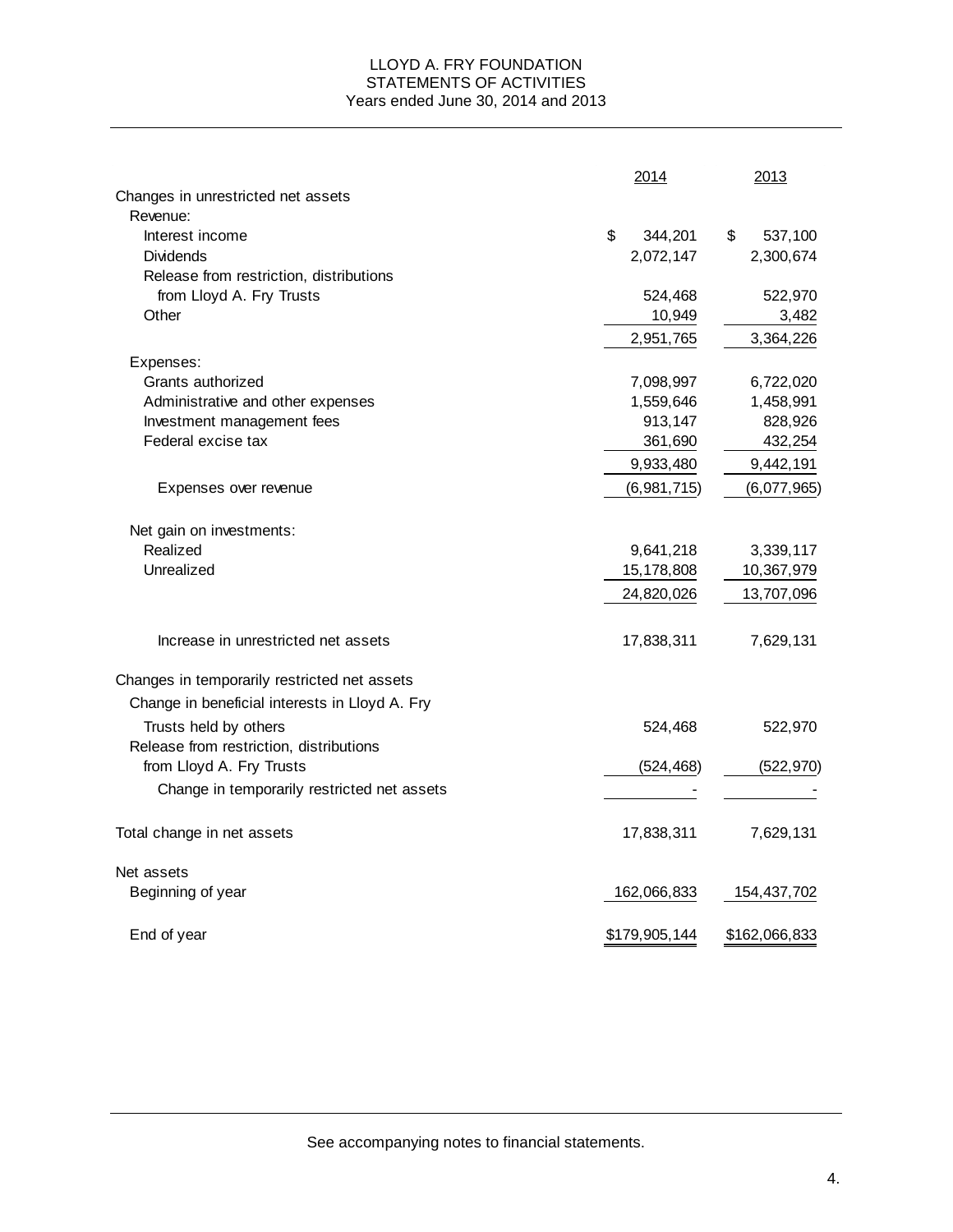### LLOYD A. FRY FOUNDATION STATEMENTS OF CASH FLOWS Years ended June 30, 2014 and 2013

|                                            | 2014             | 2013            |
|--------------------------------------------|------------------|-----------------|
| Cash flows from operating activities       |                  |                 |
| Net increase in net assets                 | \$<br>17,838,311 | \$<br>7,629,131 |
| Depreciation                               | 16,754           | 16,714          |
| Net realized and unrealized gains on       |                  |                 |
| investments                                | (24, 820, 026)   | (13,707,096)    |
| Changes in:                                |                  |                 |
| Accrued dividends and interest receivable  | 8,920            | 44,209          |
| Prepaid expenses                           | (8,034)          | 21,397          |
| Accrued expenses                           | 99,313           | (5, 526)        |
| Unconditional grants payable               | 312,000          | (646, 100)      |
| Federal excise tax payable                 | 77,204           | 331,974         |
| Net cash used in operating activities      | (6, 475, 558)    | (6,315,297)     |
| Cash flows from investing activities       |                  |                 |
| Additions to furniture and equipment       | (11, 625)        | (3,836)         |
| Investment redemptions receivable          |                  | (2,647,328)     |
| Proceeds from sales of investments         | 92,891,094       | 49,666,693      |
| Purchases of investments                   | (88,966,616)     | (38, 793, 544)  |
| Net cash provided by investing activities  | 3,912,853        | 8,221,985       |
| Increase (decrease) in cash and equivalent | (2, 562, 705)    | 1,906,688       |
| Cash and equivalent                        |                  |                 |
| Beginning of year                          | 9,717,688        | 7,811,000       |
| End of year                                | \$<br>7,154,983  | \$<br>9,717,688 |
| Supplemental cash flow disclosure          |                  |                 |
| Cash paid for taxes                        | \$<br>284,486    | \$<br>117,819   |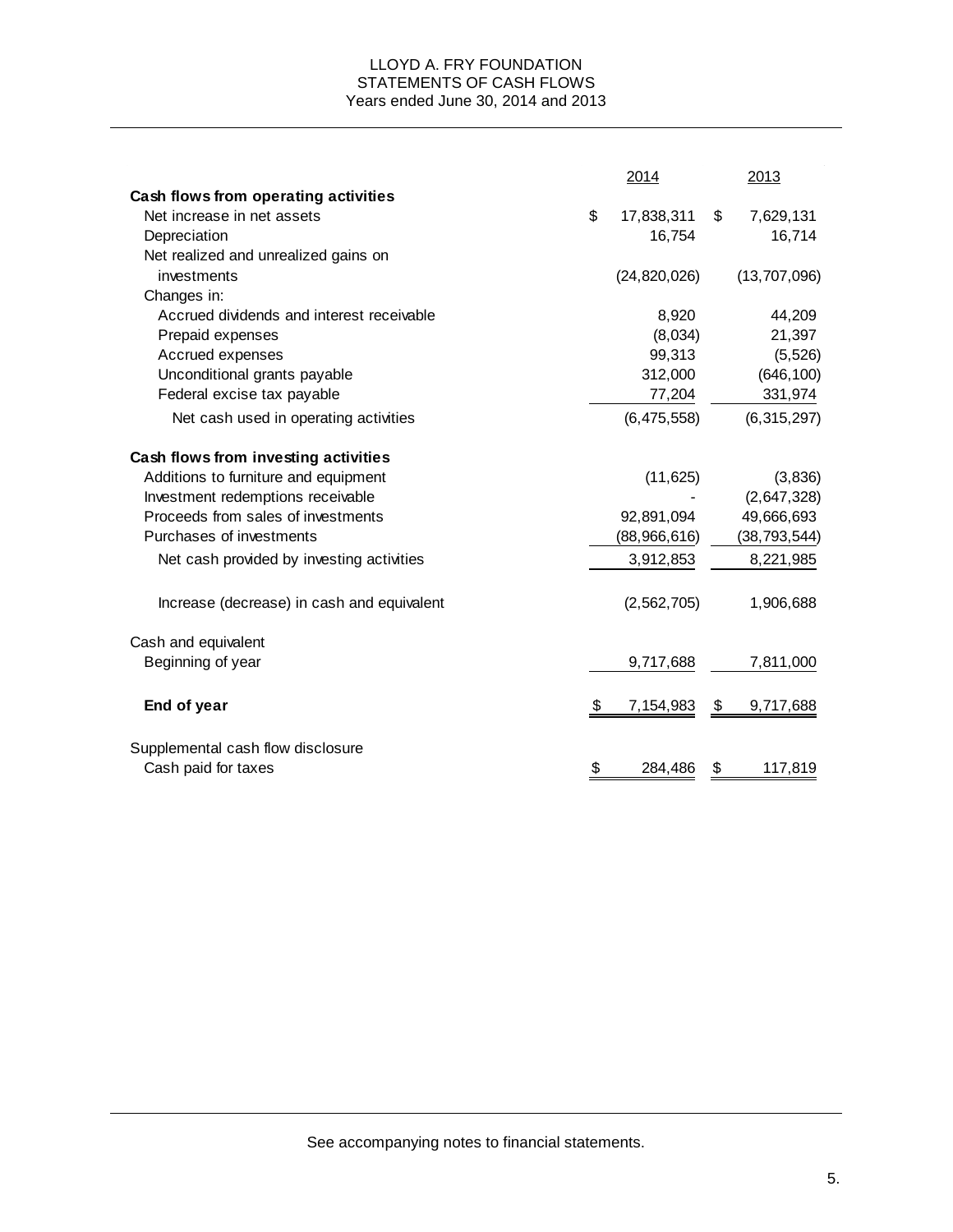### **NOTE 1 - NATURE OF ACTIVITIES AND SIGNIFICANT ACCOUNTING POLICIES**

Nature of Activities: The Lloyd A. Fry Foundation (the Foundation) is a nonprofit private charitable foundation which distributes grants principally to charitable organizations.

Cash equivalents: The Foundation considers all investments purchased with a maturity of three months or less to be cash equivalents. The Foundation maintains its cash in bank accounts which, at times, may exceed federally insured limits. The Foundation has not experienced any losses in such accounts. Management believes that the Foundation is not exposed to any significant credit risk on cash.

Investments: Investments are reported at fair value. The fair value of corporate bonds and equity securities traded on national securities exchanges is the last reported sales price. Purchases and sales of securities are accounted for on the trade date. Interest is recorded as earned and dividends are recorded on the ex-dividend date. Investments in other investment partnerships are valued at fair value based on the applicable percentage ownership of the investment partnerships' net assets as of the measurement date. In determining fair value, management utilizes valuations provided by the investment partnerships. The investment partnerships value the underlying securities and other financial instruments on a fair value basis of accounting. The estimated fair values of underlying assets of certain investment partnerships, which may include private placements and other securities for which prices are not readily available, are determined by the general partner or sponsor of the respective investment partnership, and may not reflect amounts that could be realized upon immediate sale, nor amounts that ultimately may be realized. Accordingly, the estimated fair values may differ significantly from the values that would have been used had a ready market existed for these investments. The fair value of the Foundation's investments in other investment partnerships generally represents the amount the Foundation would expect to receive if it were to liquidate its investment in the other investment partnerships excluding any redemption charges that may apply.

The Foundation invests in a variety of investments. Such investments are exposed to various risks such as interest rate, market, and credit risk. Due to the level of risk associated with certain investments, it is at least reasonably possible that changes in the values of investments will occur in the near term and that such changes could materially affect the amounts reported in the statements of financial position.

Fair value of financial instruments: The carrying amounts of financial instruments, including cash and cash equivalents, receivables, and payables, approximate fair value due to the short maturity of these instruments.

Furniture and equipment: Furniture and equipment are stated at cost. Depreciation is being computed over the estimated useful lives of the assets using the straight-line method.

Beneficial interest in trusts: The Estate of Lloyd A. Fry established and funded trusts which are administered by an external trustee. The trusts make annual distributions for specified amounts to certain descendants of Lloyd A. Fry during their lifetimes. Under the terms of the trusts, the Foundation has the right to receive a portion of the excess income earned on the trust assets at the discretion of the trustee for the life (term) of the trusts as well as any residual values upon the termination of the trusts. The Foundation does not control the assets held by the outside trusts. Although the Foundation has no control over the administration of the funds held in these term trusts, the estimated fair value of the expected future cash flows from the trusts is recognized as an asset in the accompanying financial statements.

The Trusts made distributions to the Foundation of \$524,468 and \$522,970 during fiscal years 2014 and 2013, respectively.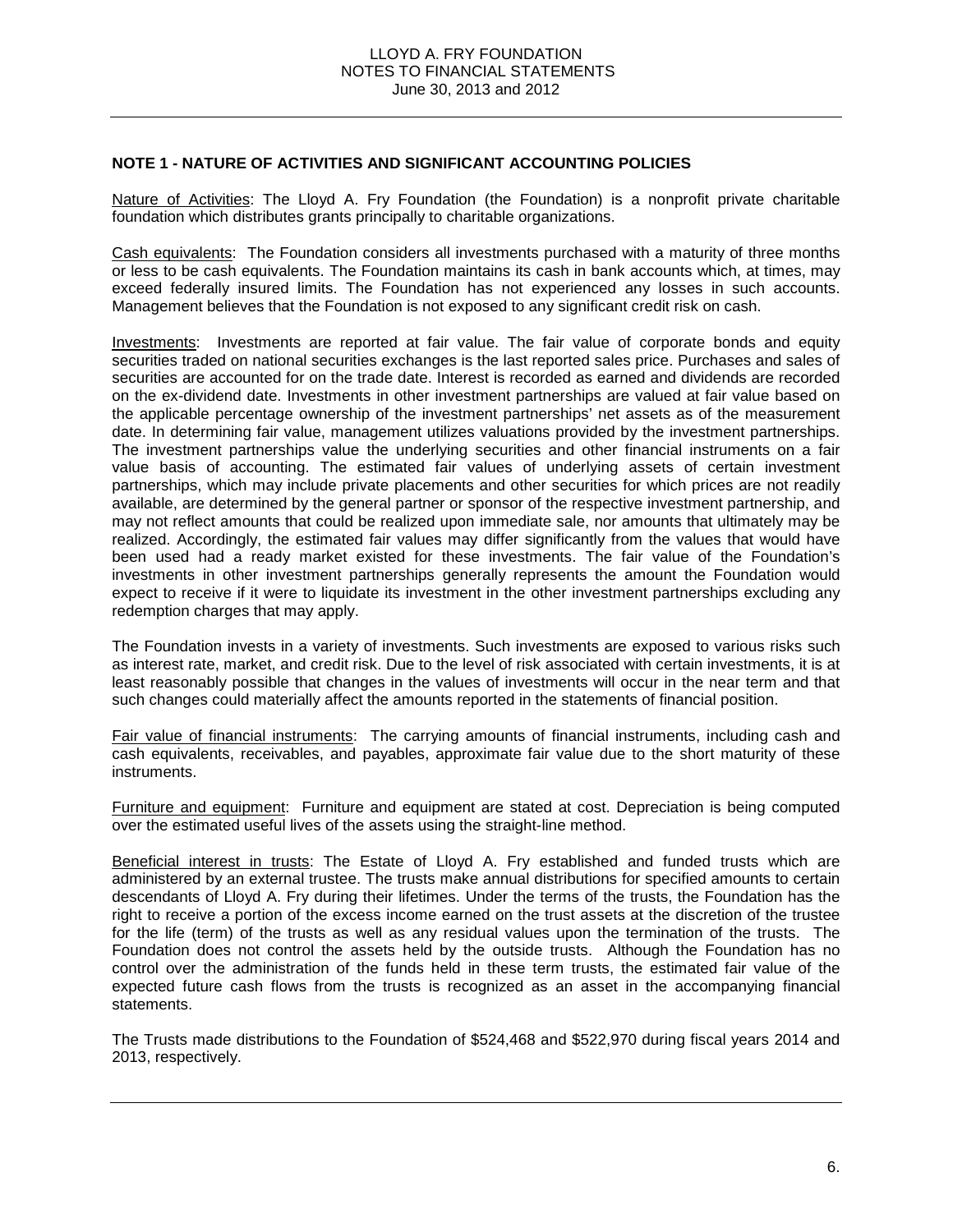### **NOTE 1 - NATURE OF ACTIVITIES AND SIGNIFICANT ACCOUNTING POLICIES** (Continued)

Unconditional grants payable: Grant expense is recognized in the period the unconditional grant is approved. Conditional grants that are subject to satisfaction of prior conditions by the intended recipients are not reflected in the financial statements. There were no conditional grants at June 30, 2014 and 2013.

Net assets: The Foundation classifies its net assets as unrestricted, temporarily restricted, or permanently restricted. At June 30, 2014 and 2013, the Foundation does not have permanently restricted assets; accordingly, the net assets are classified as:

- *Unrestricted net assets* Represents assets, other than beneficial interests in trusts held by others, in excess of liabilities. The trust document under which the Foundation was formed, as well as its bylaws, does not specify a restriction on the amount of grants and contributions that may be paid out of income or principal.
- *Temporarily restricted net assets*  Represents assets held by others in trust. The restrictions expire by passage of time and by the receipt of distributions from the trustee.

Use of estimates: The preparation of financial statements in conformity with accounting principles generally accepted in the United States of America requires management to make estimates and assumptions affecting the amounts reported in the financial statements and accompanying notes. Actual results could differ from those estimates.

Uncertain tax positions: Additionally, the Foundation follows guidance issued by the Financial Accounting Standards Board (FASB) with respect to accounting for uncertainty in income taxes. A tax position is recognized as a benefit only if it is "more likely than not" that the tax position would be sustained in a tax examination, with a tax examination being presumed to occur. The amount recognized is the largest amount of tax benefit that is greater than 50% likely of being realized on examination. Where tax positions do not meet the "more likely than not" test, no tax benefit is recorded.

The Foundation is exempt from U.S. federal income tax as well as income tax of the state of Illinois under section 501(c)(3) of the Internal Revenue Code as a Private Foundation as described in 509(a). All domestic private foundations must calculate their distributable amount annually. The Foundation's distributable amount is the amount of qualifying distributions based upon certain criteria that needs to be granted by the end of the succeeding year to avoid an excise tax for failure to distribute income.

The Foundation recognizes interest and penalties related to unrecognized tax benefits in interest and income tax expense, respectively. The Foundation has no amounts accrued for interest or penalties as of June 30, 2014 and 2013. The Foundation is no longer subject to examination by U.S. federal taxing authorities for years before June 30, 2011, and for all state income taxes through June 30, 2011. The Foundation does not expect the total amount of unrecognized tax benefits to significantly change in the next 12 months.

Subsequent events: The Foundation has performed an analysis of the activities and transactions subsequent to June 30, 2014, to determine the need for any adjustments to and/or disclosures within the financial statements for the year ended June 30, 2014. Management has performed their analysis through November 21, 2014, the date the financial statements were available to be issued.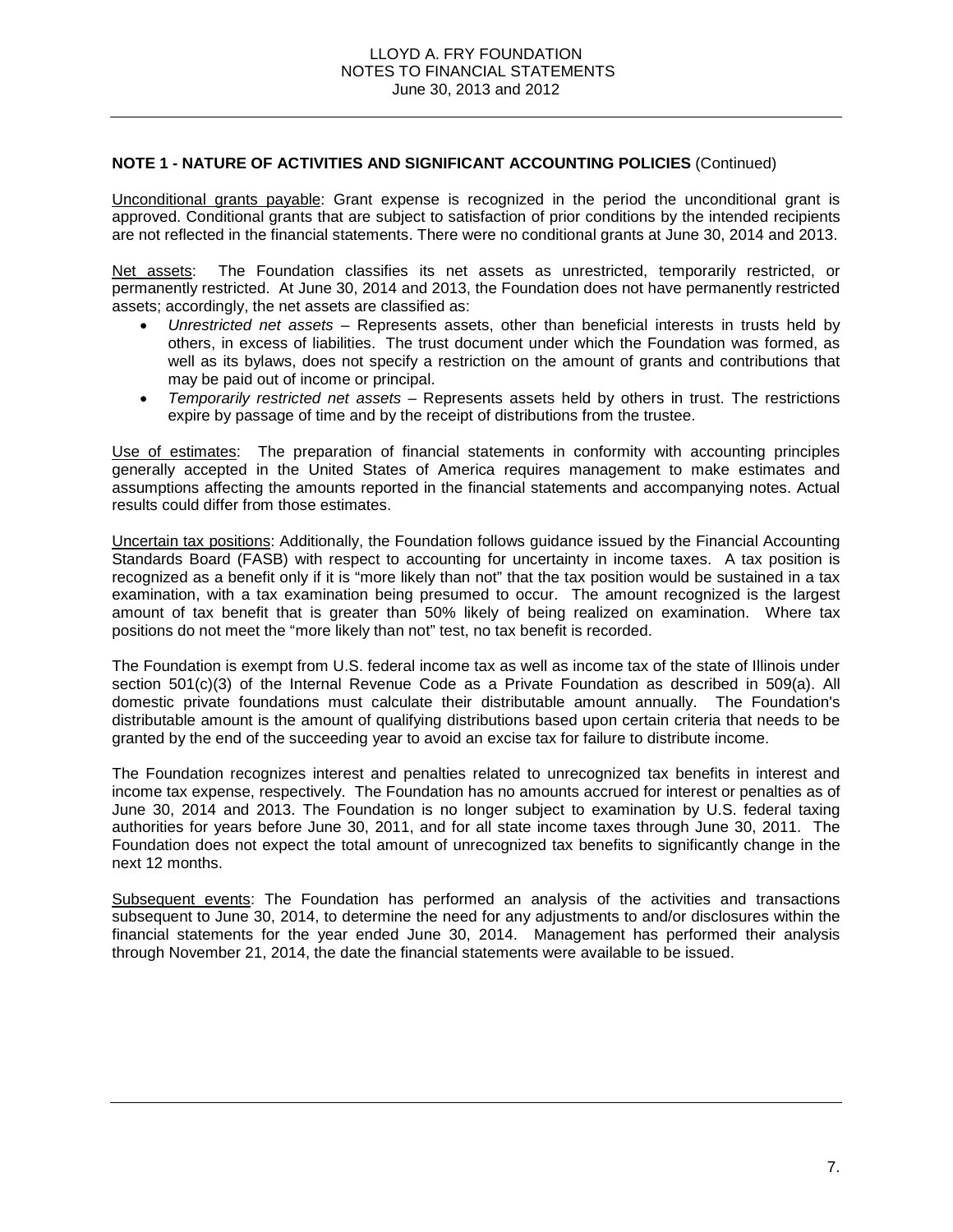# **NOTE 2 - INVESTMENTS**

Investments consisted of the following:

|                               | <u> 2014</u>     |    | <u> 2013</u>       |
|-------------------------------|------------------|----|--------------------|
| Common stock                  |                  |    |                    |
| Large Cap                     | \$<br>17,988,292 | \$ | 16,118,697         |
| Mid Cap                       | 12,217,711       |    | 10,468,710         |
| Small Cap                     | 5,059,919        |    | 4,240,111          |
| Mutual funds                  |                  |    |                    |
| Equity                        | 30,759,855       |    | 28,515,202         |
| Fixed income                  | 13,599,727       |    | 13,630,578         |
| Fixed Income                  |                  |    |                    |
| Corporate Bonds               | 1,342,297        |    | 1,209,368          |
| Federal and agency bonds      | 11,097,298       |    | 11,563,454         |
| International bonds           | 6,723,371        |    | 6,721,025          |
| Commingled Fund               |                  |    |                    |
| Equity                        | 4,697,960        |    |                    |
| Real estate investment trusts | 1,153,165        |    | 823,439            |
| Certificate of deposit        | 750,000          |    | 750,000            |
| Hedge funds                   | 33, 126, 275     |    | 32,912,536         |
| Private equity investments    | 29,868,409       |    | 20,535,611         |
|                               |                  |    |                    |
|                               | 68,384,279       | S  | <u>147.488.731</u> |

# **NOTE 3 - FAIR VALUE DISCLOSURES**

FASB defines fair value as the price that would be received to sell an asset or paid to transfer a liability in an orderly transaction between market participants at the measurement date. In determining fair value, the Foundation uses various methods including market, income and cost approaches. Based on these approaches, the Foundation often utilizes certain assumptions that market participants would use in pricing the asset or liability, including assumptions about risk and or the risks inherent in the inputs to the valuation technique. These inputs can be readily observable, market corroborated, or generally unobservable inputs. The Foundation utilizes valuation techniques that maximize the use of observable inputs and minimize the use of unobservable inputs. Based on the observability of the inputs used in the valuation techniques, the Foundation is required to provide the following information according to the fair value hierarchy. The fair value hierarchy ranks the quality and reliability of the information used to determine fair values.

Financial assets and liabilities carried at fair value will be classified and disclosed in one of the following three categories:

- Level 1 Quoted prices (unadjusted) for identical assets or liabilities in active markets that the Foundation has the ability to access as of the measurement date.
- Level 2 Significant other observable inputs other than Level 1 prices such as quoted prices for similar assets or liabilities; quoted prices in markets that are not active; or other inputs that are observable or can be corroborated by observable market data.
- Level 3 Significant unobservable inputs that reflect the Foundation's own assumptions about the assumptions that market participants would use in pricing an asset or liability.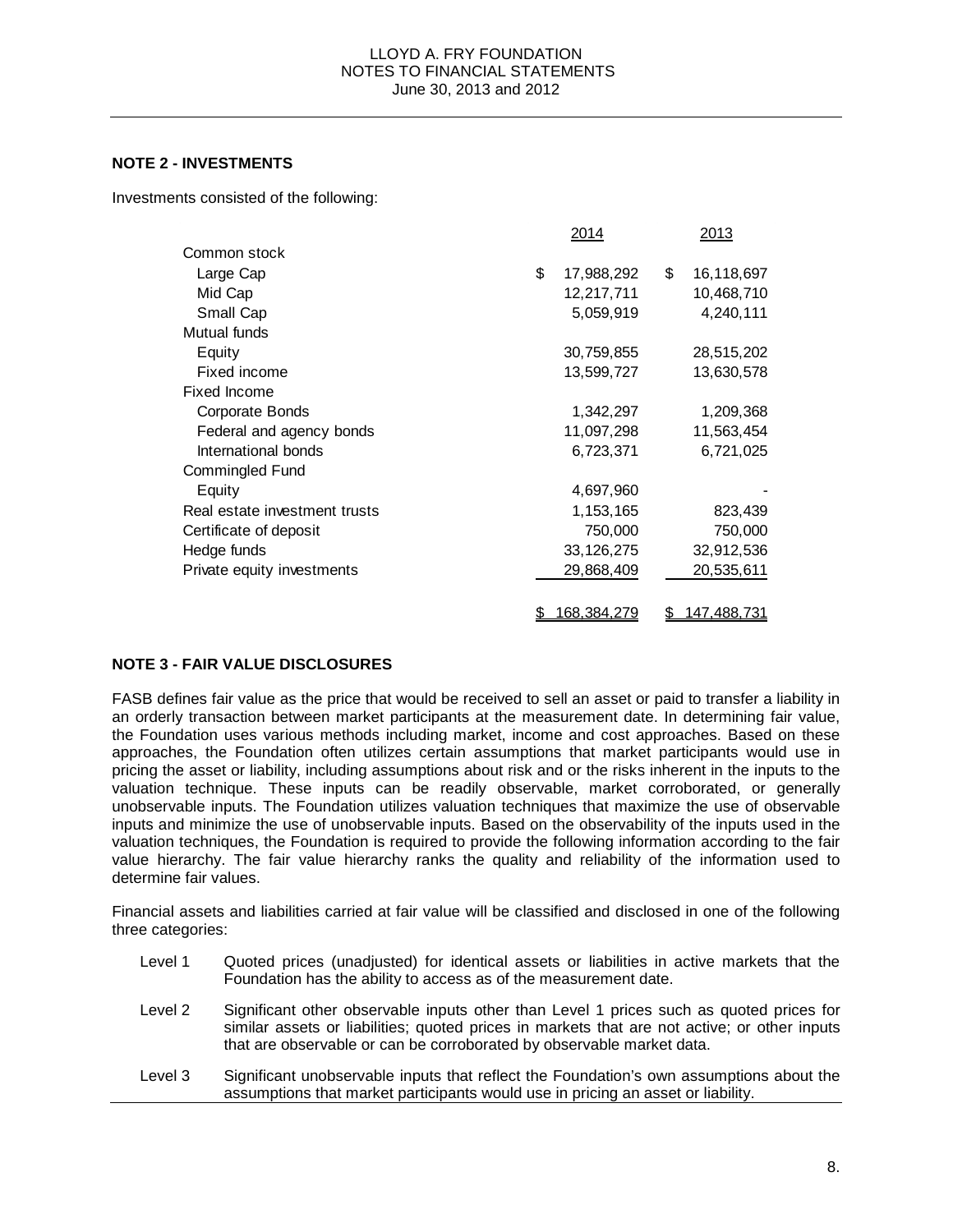Fair Value on a Recurring Basis: The table below presents the balances of assets and liabilities measured at fair value on a recurring basis as of June 30, 2014:

|                                | Level 1          |    | Level 2    | Level 3          | <b>Total</b>      |
|--------------------------------|------------------|----|------------|------------------|-------------------|
| Common stock                   |                  |    |            |                  |                   |
| Large Cap                      | \$<br>17,988,292 | \$ |            | \$               | \$<br>17,988,292  |
| Mid Cap                        | 12,217,711       |    |            |                  | 12,217,711        |
| Small Cap                      | 5,059,919        |    |            |                  | 5,059,919         |
| Mutual funds                   |                  |    |            |                  |                   |
| Equity                         | 30,759,855       |    |            |                  | 30,759,855        |
| Fixed income                   | 4,995,183        |    | 8,604,544  |                  | 13,599,727        |
| Fixed income                   |                  |    |            |                  |                   |
| Corporate bonds                |                  |    | 1,342,297  |                  | 1,342,297         |
| Federal and agency bonds       | 11,097,298       |    |            |                  | 11,097,298        |
| International bonds            |                  |    | 6,723,371  |                  | 6,723,371         |
| Commingled Fund                |                  |    |            |                  |                   |
| Equity                         | 4,697,960        |    |            |                  | 4,697,960         |
| Real estate investment trusts  | 1,153,165        |    |            |                  | 1,153,165         |
| Certificate of deposit         |                  |    | 750,000    |                  | 750,000           |
| Hedge funds                    |                  |    | 19,439,767 | 13,686,508       | 33, 126, 275      |
| Private equity investments     |                  |    |            | 29,868,409       | 29,868,409        |
| Total investments              | 87,969,383       | S  | 36,859,979 | \$<br>43,554,917 | \$<br>168,384,279 |
| Beneficial interests in trusts |                  |    |            | <u>7,121,957</u> | 7,121,957         |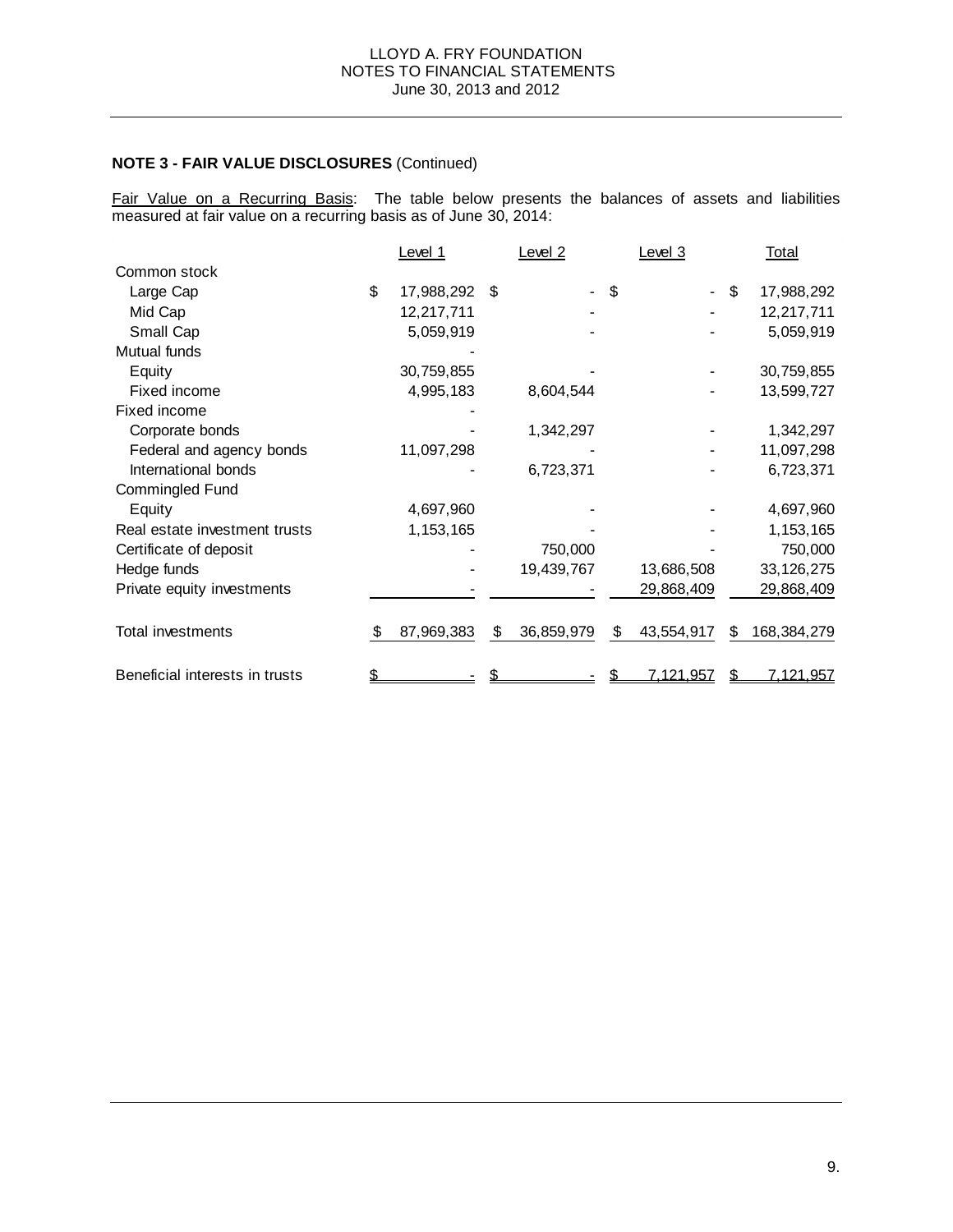The table below presents the balances of assets and liabilities measured at fair value on a recurring basis as of June 30, 2013:

|                                  | Level 1           |     | <u>Level 2</u> | Level 3          | <u>Total</u>       |
|----------------------------------|-------------------|-----|----------------|------------------|--------------------|
| Common stock                     |                   |     |                |                  |                    |
| Large Cap                        | \$<br>16,118,697  | \$. |                | \$               | \$<br>16,118,697   |
| Mid Cap                          | 10,468,710        |     |                |                  | 10,468,710         |
| Small Cap                        | 4,240,111         |     |                |                  | 4,240,111          |
| Mutual funds                     |                   |     |                |                  |                    |
| Equity                           | 28,515,202        |     |                |                  | 28,515,202         |
| Fixed income                     | 6,564,051         |     | 7,066,527      |                  | 13,630,578         |
| Fixed income                     |                   |     |                |                  |                    |
| Corporate bonds                  |                   |     | 1,209,368      |                  | 1,209,368          |
| Federal and agency bonds         | 11,563,454        |     |                |                  | 11,563,454         |
| International bonds              |                   |     | 6,721,025      |                  | 6,721,025          |
| Real estate investment trusts    | 823,439           |     |                |                  | 823,439            |
| Certificate of deposit           |                   |     | 750,000        |                  | 750,000            |
| Hedge funds                      |                   |     | 22,116,095     | 8,149,113        | 30,265,208         |
| Private equity investments       |                   |     |                | 20,535,611       | 20,535,611         |
| Investment redemption receivable |                   |     |                | 2,647,328        | 2,647,328          |
|                                  |                   |     |                |                  |                    |
| Total investments                | <u>78.293.663</u> |     | 37.863.016     | 31.332.052       | <u>147.488.731</u> |
|                                  |                   |     |                |                  |                    |
| Beneficial interests in trusts   |                   |     |                | <u>7,121,957</u> | <u>7.121.957</u>   |

For the fiscal year ended June 30, 2014, the application of valuation techniques applied to similar assets and liabilities has been consistent. The following is a description of the valuation methodologies used for instruments measured at fair value:

*Common stock*: The Foundation's common stock securities are readily marketable and have fair values which are determined by obtaining quoted market prices in active markets. (Level 1 inputs – market approach).

*Fixed income and equity mutual funds:* The fair value of investments in fixed income and equity mutual funds that are readily marketable are determined by obtaining quoted prices on nationally recognized securities exchanges (Level 1 inputs – market approach). One equity mutual fund is held at net asset value (NAV) and is not quoted on a nationally recognized securities exchange; however, the amount is priced daily with no redemption restrictions (Level 2 inputs – market approach). The fund is a risk-managed broad large cap growth fund, which invests in various large cap securities in the Russell 1000 Growth Index.

*Fixed income securities*: Fair values of U.S. Government securities reflect closing prices reported in the active markets in which the securities are traded. (Level 1 inputs – market approach). Fair values of corporate bonds and international bonds are determined based on quoted prices for similar instruments in active markets, quoted prices for identical or similar instruments in markets that are not active and other market-corroborated sources, such as indices, yield curves and matrix pricing. (Level 2 inputs – market approach).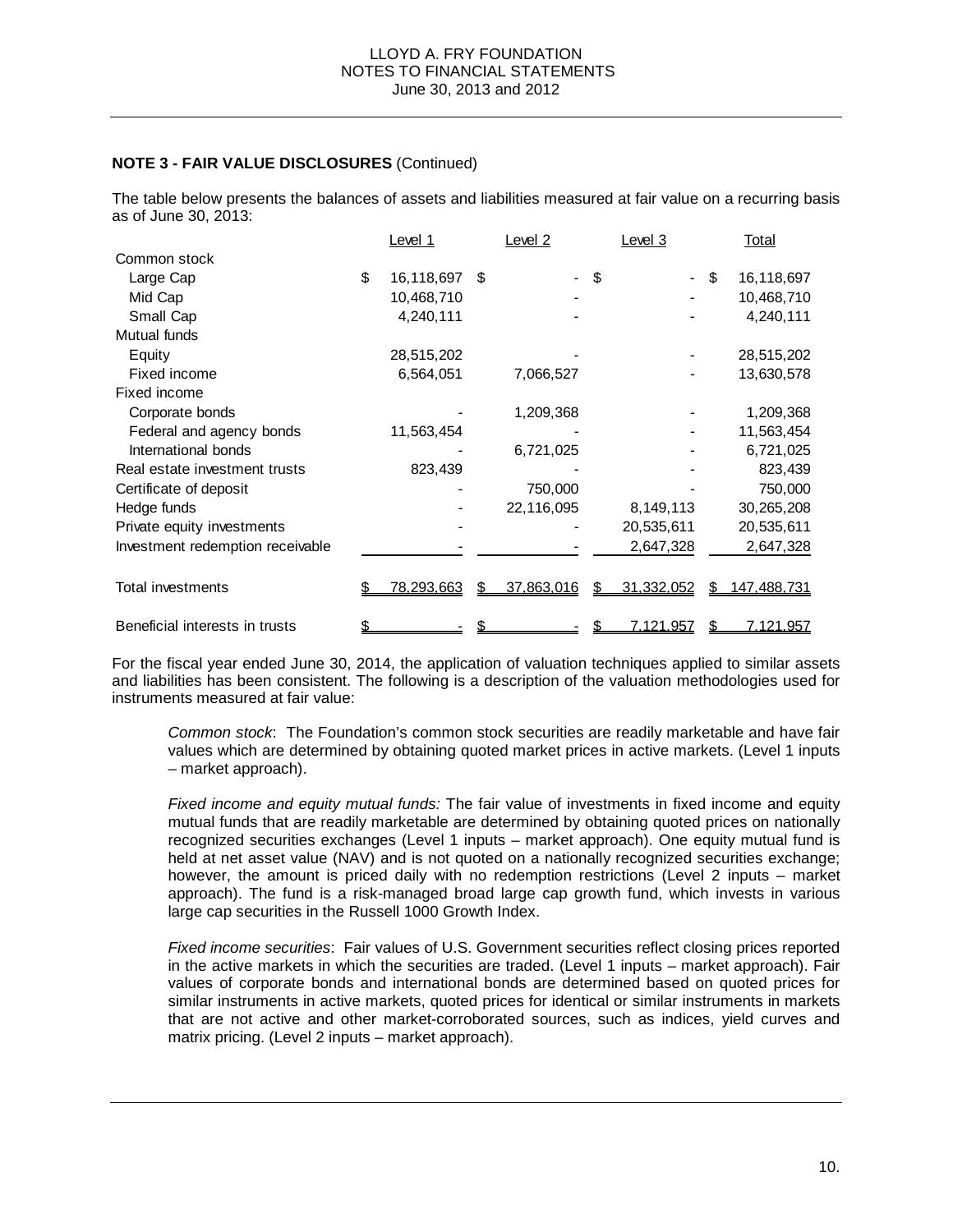*Real Estate:* The Foundation's real estate holdings consist of an investment in a publicly traded real estate investment trust. The fair value of this investment is readily marketable and is determined by obtaining quoted prices on a nationally recognized securities exchange (Level 1 inputs – market approach).

*Certificate of deposit account:* Fair values are estimated to approximate deposit account balances, payable on demand, as no discounts for credit quality or liquidity were determined to be applicable (Level 2 inputs – market approach).

*Commingled funds:* The Foundation has one commingled fund which has an investment objective or achieving capital appreciation through investing in a diversified portfolio consisting primarily of equity securities. Equity securities consist of common stocks and securities convertible into common stocks, such as warrants, rights, convertible bonds, debentures or convertible preferred stock. Under normal market conditions the Fund will invest at least 75% of its assets in equity securities issued by companies that are in developing or emerging markets. The fair values of these securities are readily marketable and determined by obtaining quoted prices on nationally recognized securities exchanges (Level 1 inputs – market approach).

*Hedge funds and private equity:* For hedge funds and limited partnerships, for which there is no active market, the Foundation records these investments at the net asset value (NAV), but incorporates information such as historical and current performance of the underlying assets, cash flow projections, liquidity and credit premiums required by a market participant, and financial trend analysis with respect to the individual fund manager. Together, these factors are utilized in determining individual security valuations. Due to current market conditions as well as the limited trading activity of these securities, the market value of the securities is highly sensitive to assumption changes and market value volatility (Level 3 inputs – income approach). In some cases, the Foundation is able to redeem these funds within 90 days of June  $30<sup>th</sup>$  at the NAV (Level 2 inputs – market approach). Foundation management has done considerable independent review of valuations reported by investment managers and determined that NAV is a reasonable and prudent estimate of fair value. Alternative investments are not readily marketable and their estimated value is subject to uncertainty. Therefore, there may be a material difference between their estimated value and the value that would have been used had a readily determinable fair value for such investments existed.

*Beneficial interest in assets held by others:* The fair value of beneficial interests in trust assets was determined based upon the present value of future cash flows from the trusts. The trusts cannot be redeemed by management until the termination of the trusts. (Level 3 inputs – income approach).

#### Description of Alternative Investments and Liquidity:

The hedge fund-of-funds alternative investments are comprised of two portfolios. Both portfolios are offshore hedge fund-of-funds investments which invests its capital into limited partnerships. The lock-up periods have expired from Evanston Weatherlow, but still apply for Maverick.

- Evanston Weatherlow provides quarterly liquidity with 65-day notice.
- Maverick provides quarterly liquidity with 95-day notice with a two-year rolling commitment period. The investor may redeem once every two years without penalty or may redeem at any quarter-end with cost.
- Common Sense Special Opportunities was completely liquidated in May of 2014, and Common Sense Long-Biased is in the process of being liquidated.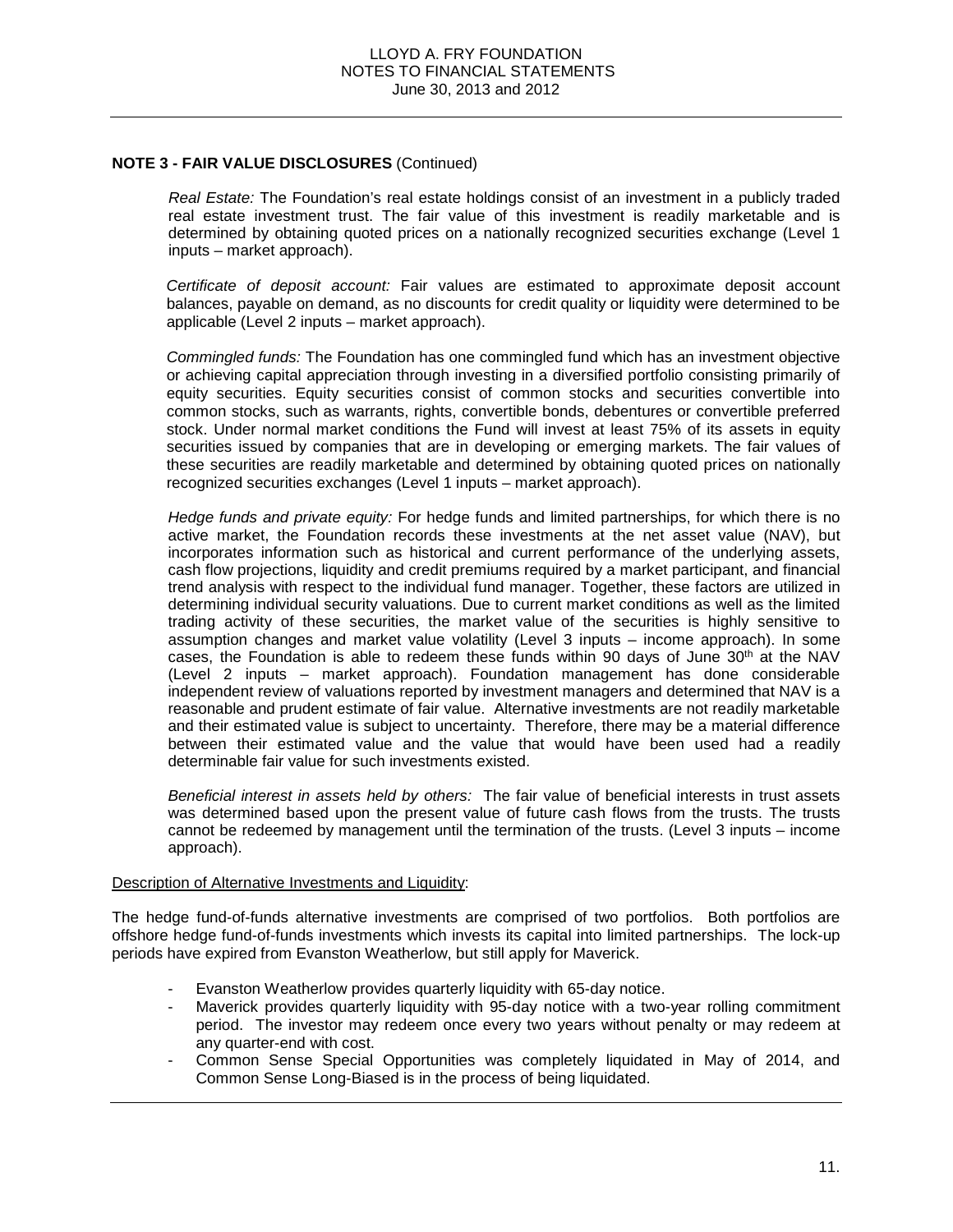Both hedge fund-of-funds managers invest in 25 to 35 underlying hedge fund managers. Evanston Weatherlow is a multi-strategy hedge fund-of-funds manager who invests in equity long/short, credit, and global macro strategies. Maverick is a multi-strategy hedge fund-of-funds manager who invests in equity long/short, credit, and multi-strategy strategies. The objective for these hedge fund-of-funds is equity like returns with half the risk of the S&P 500 Index over a full market cycle. Historically, the hedge fund-offunds investments will not capture the entire equity market rally, but will preserve capital better during a down period in the equity markets.

The private equity alternative investments are comprised of three private equity fund-of-funds investment portfolios that are offshore limited partnerships. Two of the private equity managers (Adams Street and Abbott Capital) are primarily private equity investments while Coller Capital is a secondary private equity investment. The liquidity of the private equity fund-of-funds is estimated at 10 to 12 years with 3 one-year extensions with the expectation that the secondary private equity investment will be quicker to distribute. Distributions will be paid out throughout the life of the investment. All managers tend to invest globally with a basis toward buyouts, venture capital, secondaries, and mezzanine. The three private equity fundof-funds managers invest in underlying limited partners and direct companies with each fund investing in well over 500 to 1500 individual companies. The typical areas of investments for the private equity managers are within the following sectors: technology, health care, services, consumer-related, energy, telecom, financial, etc. The exit strategy for the private equity managers underlying companies are typically the IPO market, a strategic buyer, or another private equity firm.

The real estate investments are comprised of two investment managers, Harrison Street (Fund III and Fund IV) and TA Associates (Fund X). Harrison Street is an opportunistic/value-added real estate manager focused on medical offices, college housing, senior housing, and storage. TA Associates is a value-added real estate manager focused on residential, industrial, and office. The liquidity on these investments is estimated to be 5 to 7 years. Distributions will be paid out throughout the life of the investments. These investments will be diversified geographically throughout the entire US. There will be between 90 and 110 investment properties in each fund. The exit strategy for the real estate investments will either be public REITs, strategic buyers, pension funds, and/or insurance companies.

The schedule below lists the remaining number of years until the partnerships are expected to be dissolved without extension, allowing the Foundation to withdraw its investment:

|                       | $<$ 1 year |          | 1 - 5 years |  | 5 - 10 years               | Thereafter | <u>Total</u>      |
|-----------------------|------------|----------|-------------|--|----------------------------|------------|-------------------|
| Limited partnerships: |            |          |             |  |                            |            |                   |
| Private equity        |            | $\sim$ s |             |  | 3,694,966 \$ 26,173,443 \$ |            | $-$ \$ 29,868,409 |

The Foundation had unfunded commitments to make additional private equity investments of approximately \$16,070,000 at June 30, 2014.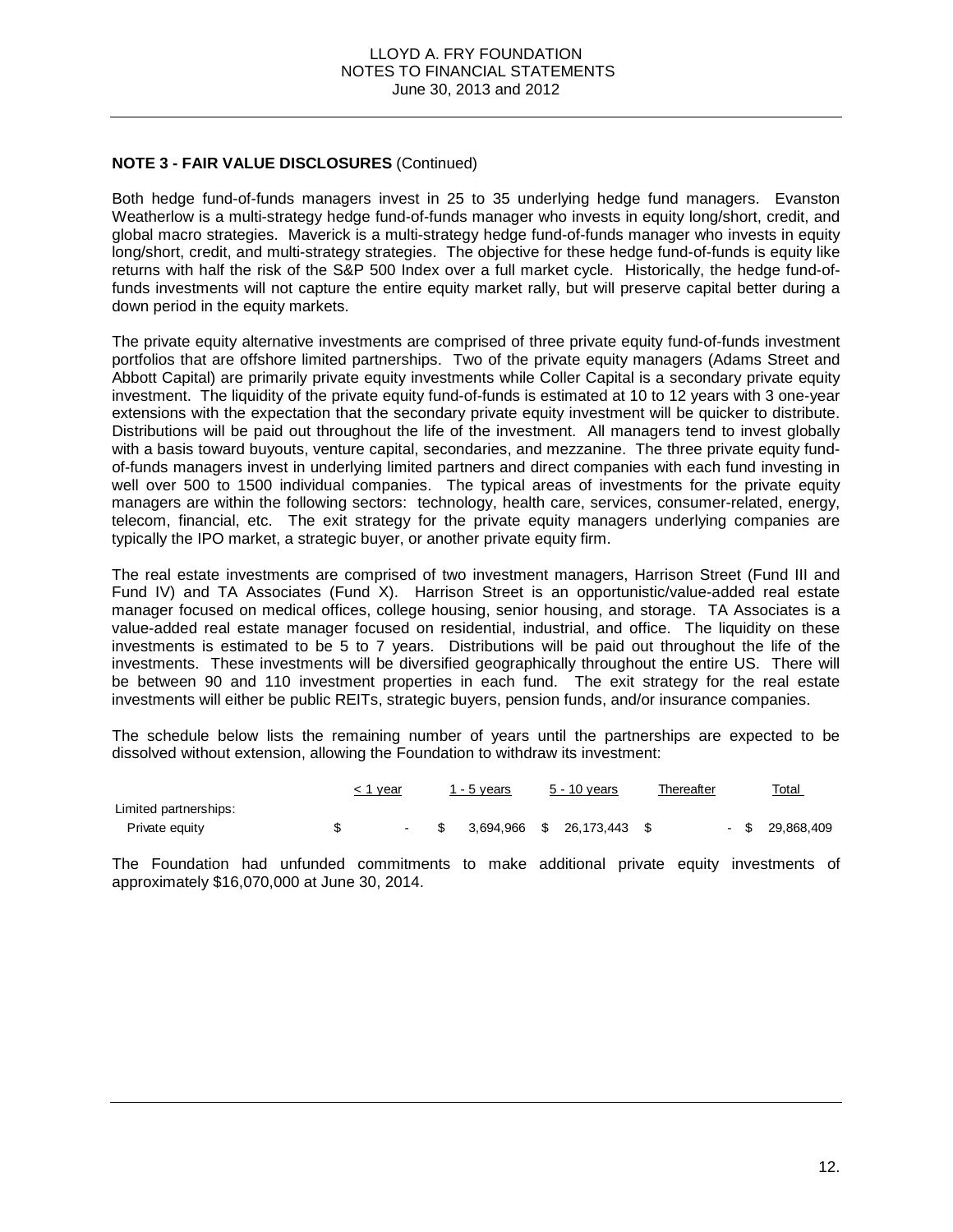The changes in Level 3 assets measured at fair value on a recurring basis are summarized as follows:

|                                                                   | <b>Hedge Funds</b> |    | <b>Private Equity</b><br><b>Investments</b> | <b>Beneficial Interest</b><br>in Trusts | <b>Total</b>     |
|-------------------------------------------------------------------|--------------------|----|---------------------------------------------|-----------------------------------------|------------------|
| Balance, June 30, 2012                                            | \$<br>10,877,858   | \$ | 15,553,802                                  | \$<br>7,121,957                         | \$<br>33,553,617 |
| Net realized gain on investments                                  |                    |    | 1,485,136                                   |                                         | 1,485,136        |
| Net change in unrealized gain<br>on investments                   |                    |    |                                             |                                         |                  |
| Purchases, sales, issuances<br>and settlements, net :             | 322,178            |    | 850,814                                     |                                         | 1,172,992        |
| Investment Income                                                 |                    |    | 243,472                                     |                                         | 243,472          |
| Purchases                                                         |                    |    | 5,539,328                                   |                                         | 5,539,328        |
| Sales                                                             | (3,050,923)        |    |                                             |                                         | (3,050,923)      |
| <b>Distributions</b>                                              |                    |    | (2,505,135)                                 | (522, 970)                              | (3,028,105)      |
| Fees                                                              |                    |    | (631, 806)                                  |                                         | (631, 806)       |
| Investment redemption receivable                                  | 2,647,328          |    |                                             |                                         | 2,647,328        |
| Change in beneficial interests                                    |                    |    |                                             | 522,970                                 | 522,970          |
| Balance, June 30, 2013                                            | 10,796,441         |    | 20,535,611                                  | 7,121,957                               | 38,454,009       |
| Net realized gain on investments<br>Net change in unrealized gain | (1,647,226)        |    | 2,339,409                                   |                                         | 692,183          |
| on investments                                                    | 586,350            |    | 2,990,311                                   |                                         | 3,576,661        |
| Purchases, sales, issuances<br>and settlements, net :             |                    |    |                                             |                                         |                  |
| Investment Income                                                 |                    |    | 306,786                                     |                                         | 306,786          |
| Purchases                                                         | 6,000,000          |    | 8,430,886                                   |                                         | 14,430,886       |
| Sales                                                             | (6,401,729)        |    | (791, 674)                                  |                                         | (7, 193, 403)    |
| <b>Distributions</b>                                              |                    |    | (3, 397, 192)                               | (524, 468)                              | (3,921,660)      |
| Fees                                                              |                    |    | (545, 728)                                  |                                         | (545, 728)       |
| Investment redemption receipts                                    | (2,647,328)        |    |                                             |                                         | (2,647,328)      |
| Purchase pending investment                                       | 7,000,000          |    |                                             |                                         | 7,000,000        |
| Change in beneficial interests                                    |                    |    |                                             | 524,468                                 | 524,468          |
| Balance, June 30, 2014                                            | \$<br>13,686,508   | S  | 29,868,409                                  | \$<br>7,121,957                         | \$<br>50,676,874 |

Management recognizes all changes in fair value classification at year end. All unrealized gains (losses) shown in the table above relate to investments still held by the Foundation at June 30, 2014 and 2013.